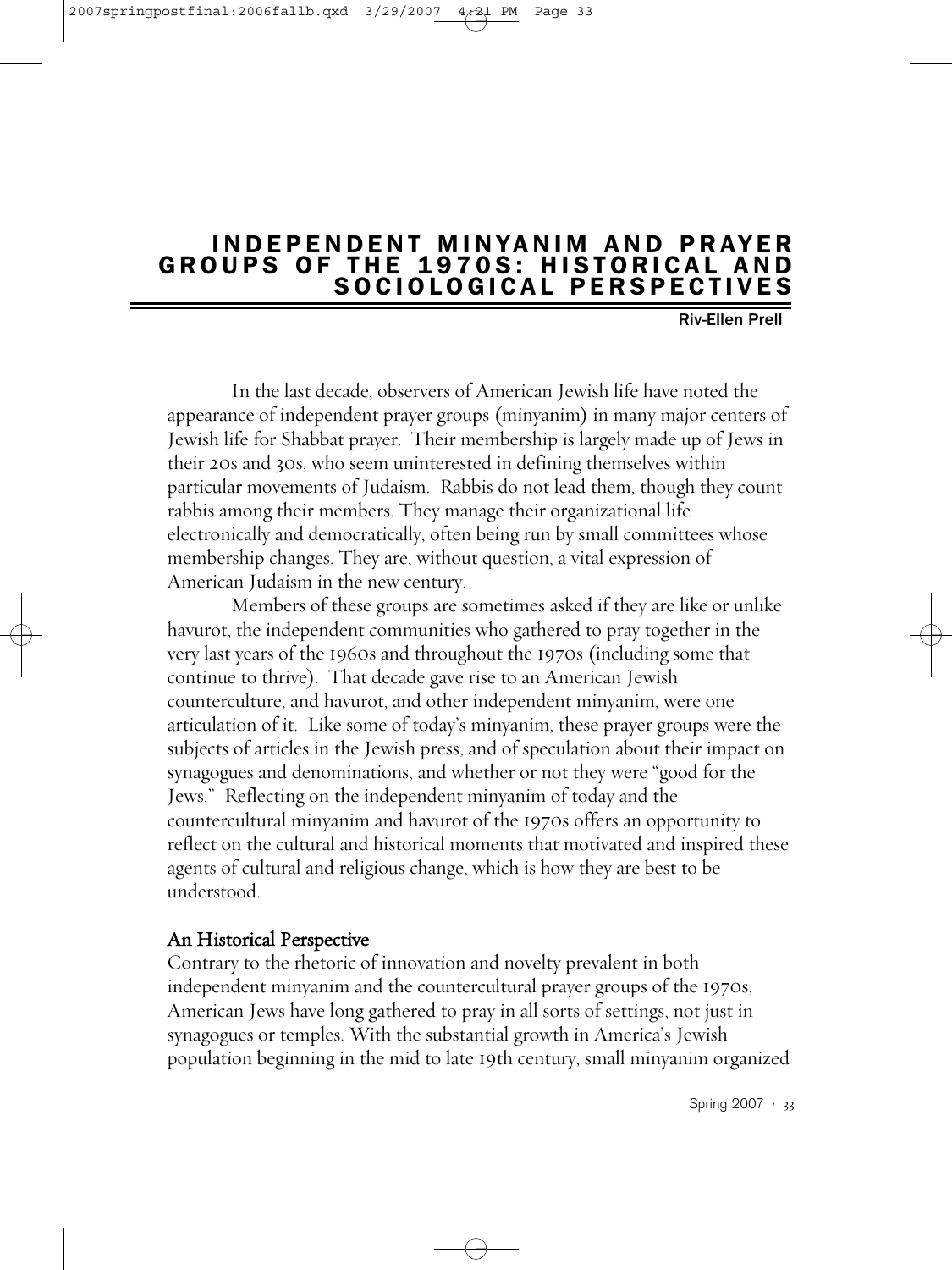Riv-Ellen Prell



Mirit Caspi, *Book*

around hometown ties or occupations marked the landscape of immigrant Jewish life. With the remarkable growth in synagogues and membership following World War II, minyanim within synagogues often accommodated worshipers seeking a different experience than the one offered in a main sanctuary. Older or younger men (and, less often, women) would gather for their davening, often to avoid the unison readings and use of English that had been part of American prayer services since the 19th century. In the United States, then, Judaism is, has been, and always will be practiced in a multiplicity of settings, accommodating a wide variety of practices, approaches and styles of worship and community. Nothing is a clearer sign of its vitality than this dynamic variety and experimentation with forms of Jewish community and practice.

## Prayer or Community?

Both in the roundtable discussion in this magazine [see p. 22], and in their organizations' mission statements, the leaders of independent minyanim stress the importance of, and seriousness about, prayer, the raison d'être for their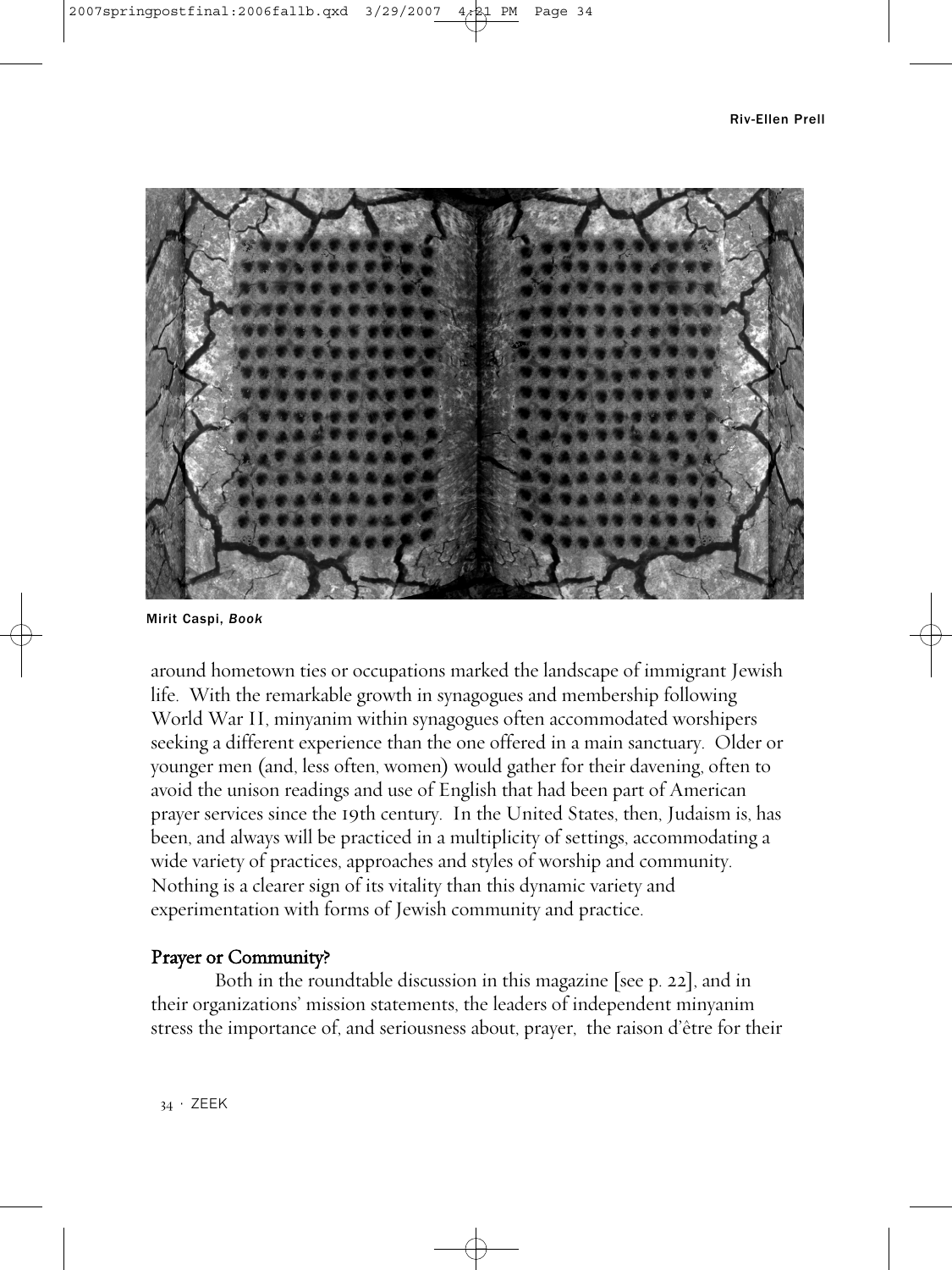## INDEPENDENT MINYANIM AND PRAYER GROUPS OF THE 1970S

existence as groups. Minyanim do not assume the functions of synagogues, though some participants in this conversation suggest that their groups might well move in that direction at some point. Most of these minyanim do not even meet weekly, although many engage in multiple activities that are central to Jewish life- prayer, study, and social action. The diversity among the minyanim can be seen in their different relationships to halacha, (reflected in questions about separate seating and transporting food on Shabbat) but for all of them, prayer is the central component. Naturally, community grows out of prayer activities, but the former seems largely to serve the latter.

The countercultural havurot and minyanim of the 1970s were interested in prayer, but they were also fundamentally committed to the creation of alternative organizations within American Jewish life. They idealized a vision central to the American counterculture: the rejection of hierarchy and institutions in order to create "meaningful" community and experience. Some had prayer as their focus; others did not. And while all havurot valued singing, discussions of the Torah readings, and potluck lunches, approaches to formal prayer varied widely. Some groups experimented with different styles of prayer, such as new liturgy, and sitting in circles or on the floor. Others used siddurim of Orthodox or Conservative Judaism. And some havurot, focusing on study, social justice work, or communal living, did not expect their members to pray together at all.

## Elitism

The conversation among minyan leaders in this magazine makes clear that they envision a community that is welcoming to newcomers who respect the group's commitment to beautiful Shabbat prayer, within a shared understanding of Jewish tradition and practice. Clearly, egalitarianism has its limits. These leaders want what they refer to as "quality control." They have expectations for those who lead prayer in order to create experiences that are aesthetic and competent. Consequently, some critics have accused the independent minyan phenomenon of being elitist. Those who participate in these minyanim are obviously competent Jews. They were raised in a generation for whom day schools, yeshivot, intensive camps, and time spent in Israel to study were commonplace for committed Jews. Most participants can assume that young Jewish women had the same opportunities for religious

Spring 2007 · 35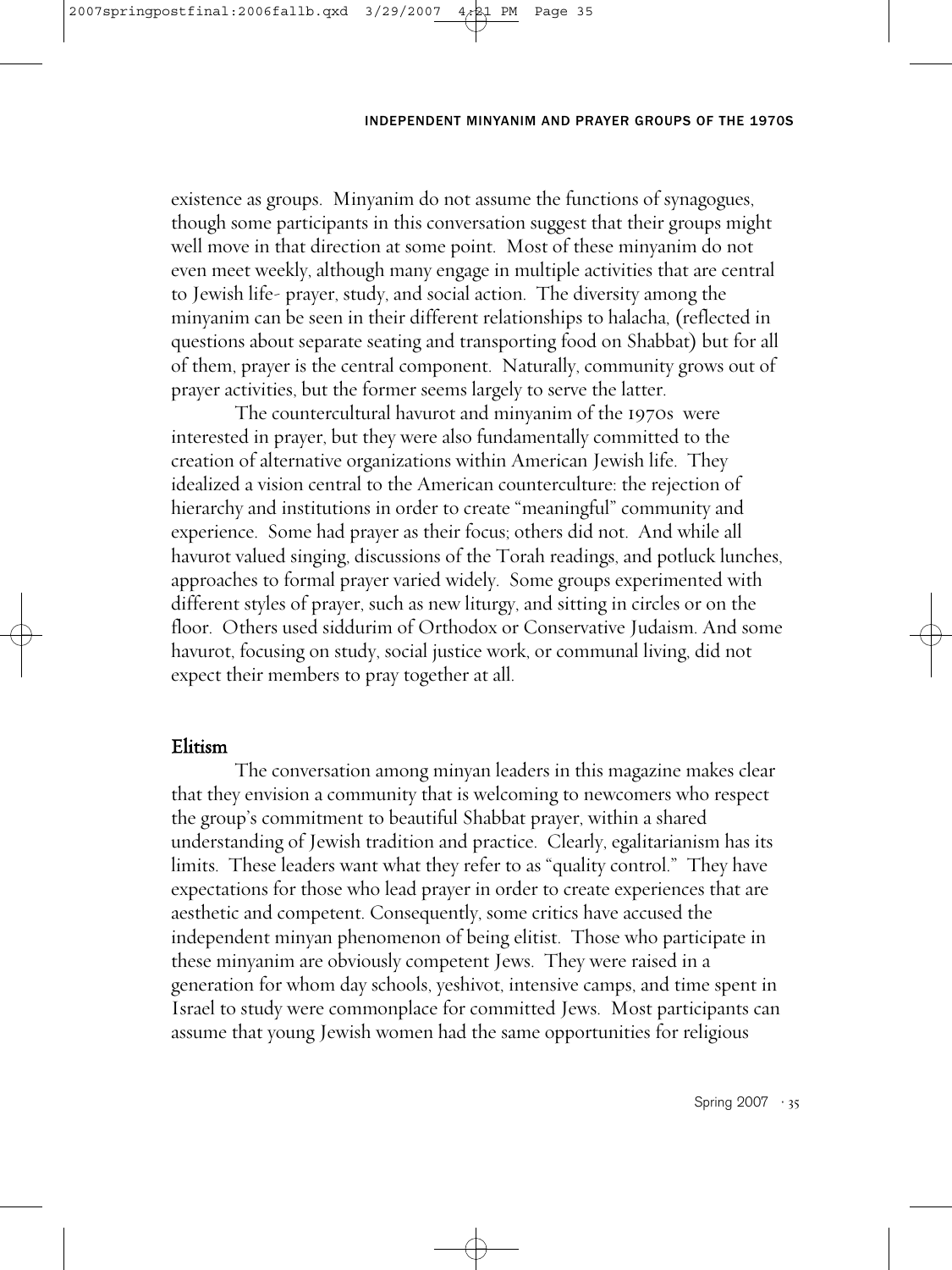#### Riv-Ellen Prell

education that young men had. Most participants (though there are clearly exceptions in each minyan) were raised with prayer in their lives and have created new settings for praying that build on lives spent in synagogues. Although they stress the importance of community, they appear to be primarily concerned with how to organize a minyan in order to achieve a prayer experience that is valued by their members.

The early havurah movement was also accused of elitism, but for different reasons. Because havurot defined themselves as alternatives to synagogues and denominations, they were accused of abandoning the Jewish community. Closed and elected membership of some of the early havurot excluded some young Jews who would have liked to join them. Even nonhavurah minyanim were seen as having insiders and outsiders. Founders were often viewed as unwelcoming. Minyan regulars were often frustrated that more members did not take on responsibilities, thus burning out a small leadership core. However, the egalitarianism of the 1970s encouraged wide participation and corporate terms like "quality control" would have horrified the generation that created *The Jewish Catalog*. True, those who volunteered to lead services or read Torah, but who were not as competent as more knowledgeable members, were both encouraged to learn skills, and were made aware when they fell short. However, the standards for leadership of services were clearly not as high as contemporary independent minyanim expectations.

This difference in expectation and approach may in part be explained by the fact that the members of 1970s countercultural minyanim grew up in a different American Jewish culture than the one that shaped contemporary minyanim. Few of those involved in founding 1970s havurot and minyanim had attended day schools. Jewish women and men rarely had equivalent Hebrew educations, and even women who had attended Camp Ramah did so at a time when girls did not read Torah. In general, the difference in "quality control" exists not because countercultural havurot and minyanim were made up of uneducated Jews; havurot counted among their members men and women who would go on to take leadership roles in every seminary and religious movement in American Judaism, in addition to the field of Jewish studies. Rather, what constituted an elite Jewish education has changed over the decades. Countercultural Jews were deeply engaged with Jewish life, Israel, and Hebrew, but their milieu was different.

36 · ZEEK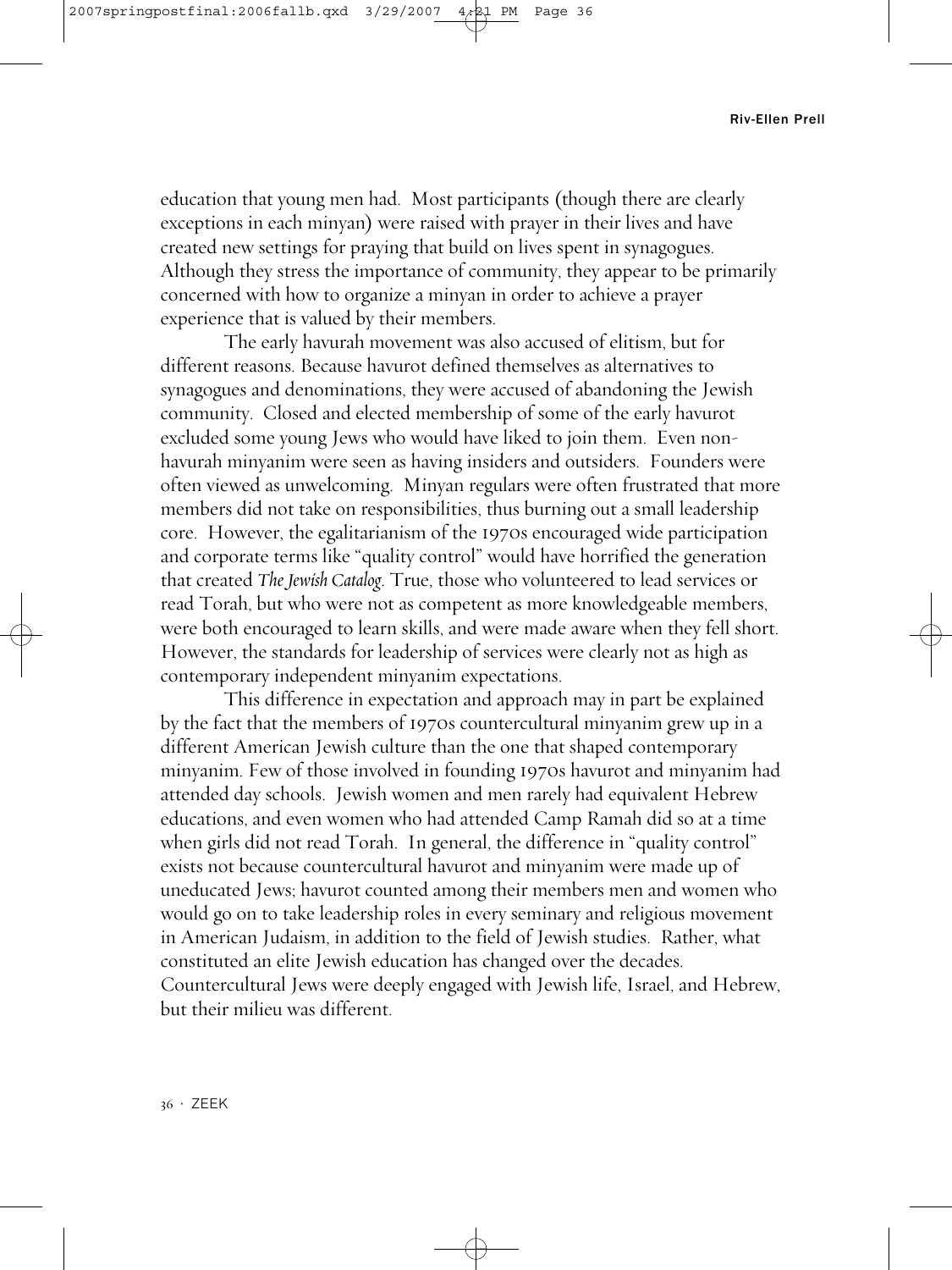### INDEPENDENT MINYANIM AND PRAYER GROUPS OF THE 1970S

## Mainstream Judaism and Denominations

Countercultural Jews were often judged as subversive or indifferent to the larger community. In turn, they saw themselves as engaged in something that was transformative. They challenged the suburban synagogue; they were critical of American Jewish religious life for lacking spirituality, meaning, content, and being entirely too identified with American society. It was an era, after all, when revolution was really in the air, when even small gestures made statements about where one stood in relationship to the war in Vietnam, the equality of men and women, the ordination of women, and even the limitations of the intellect. Many participants in the Jewish counterculture believed that they were "neo-hasidim," or disciples of Abraham Joshua Heschel's vision for a Judaism committed to justice.

Today's independent minyan leaders share a youthful outlook with the earlier generation in that they are firmly rooted in the present. In contrast to denominations and other institutions, they are less concerned about replicating themselves, the long-term future of their communities, or assuming that they are creating the ideal form of American Judaism. Both generations of visionaries seem to be influenced by a commitment to small scale communities, to working on a process to create a vibrant Jewish prayer life for those who are committed to it and one another. However, where countercultural Jews were regarded with fear, independent minyanim are often seen as a sign of American Jewish vitality, even as their indifference to denominations continues to plague the movements of American Judaism with anxiety and frustration about their inability to attract this generation. At a time when the low level of religious commitment characterizes Jews of their generation, they are sources of hope.

If anything, today's independent minyanim are even less denominationally identified than the prayer groups of the 1970s. Havurot and minyanim of the 1970s were largely a product of Conservative Judaism, and many of their most active participants were products of Camp Ramah in the 1960s. (No one has fully explained why the Conservative movement has been so successful at socializing Jews who are interested in alternatives to the Conservative synagogue and advocates of transdenominationalism.) Contemporary minyanim, however, are by no means an exclusively Conservative movement phenomenon: several of these participants come out of Orthodoxy or are interested in creating minyanim where Orthodox Jews can comfortably pray. Given the dynamics of American religious affiliation today, it is clear that the new minyanim draw on a wider group of Jews

Spring 2007 · 37